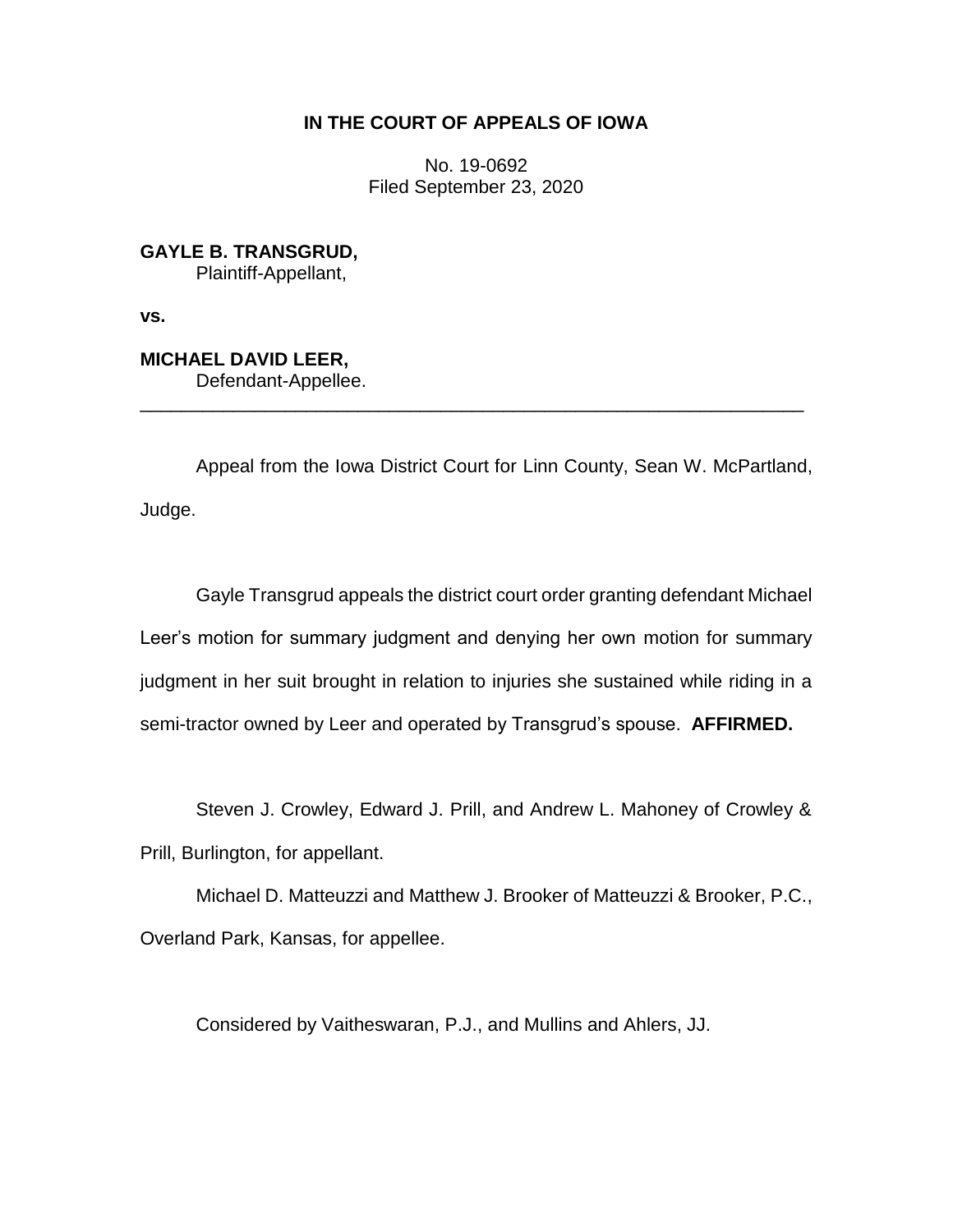## **AHLERS, Judge.**

 $\overline{a}$ 

This case arises out of a single-vehicle semi-tractor accident on interstate 380. On December 6, 2016, Gayle Transgrud's husband, John Vee, was driving a semi-tractor owned by appellee Michael Leer and designated by Leer as Unit #388. Vee worked for Leer's business (V&M Farms, a sole proprietorship) as a truck driver, and he was operating Unit #388 in that capacity when the accident occurred. According to the amended petition, Transgrud was the front seat passenger in Unit #388 when the vehicle "suddenly stalled, went out of control, left the highway and rolled over in the ditch." Transgrud sustained injuries in the collision.

Transgrud sued Leer, claiming her injuries were caused by Leer's negligent failure to properly maintain and service Unit #388 and train Vee to appropriately handle the "unusual situation" that happened on December 6.<sup>1</sup> In his answer, Leer asserted the defense that Transgrud had signed a document before riding in the truck that released Leer from all liability to Transgrud. The document was titled "PASSENGER AUTHORIZATION AND RELEASES OF LIABILITY" and stated, in pertinent part:

By signing below, Passenger acknowledges and agrees that Passenger is not an employee of V&M or an independent contractor providing goods or services to V&M. Passenger further acknowledges and understands that V&M will not pay any amount of any accident, injury, loss, or damage arising out of or related to Passenger riding in the equipment and that V&M will not provide a policy of insurance that provides coverage, including workers' compensation coverage, for Passenger or Passenger's property.

<sup>&</sup>lt;sup>1</sup> Transgrud initially filed her petition against V&M Farms LLC d/b/a V&M Farms Trucking, but Transgrud amended the petition after learning Leer was the sole proprietor of the business operating under the trade name V&M Farms.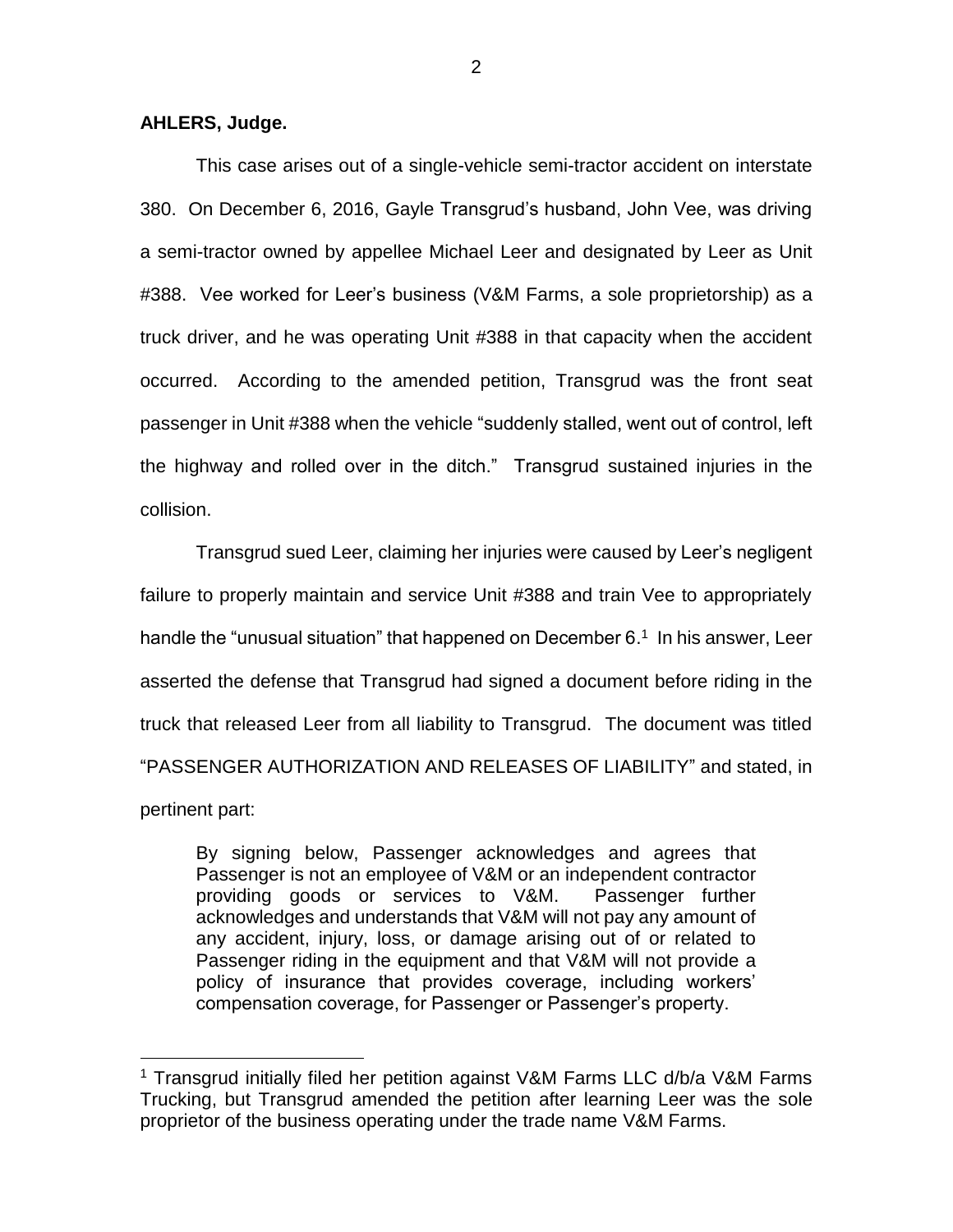Later in the document, under the section title "RELEASES OF LIABILITY," the document states:

In consideration for V&M's authorization to allow Passenger to ride in the Equipment, Passenger . . . , by signing below, hereby releases V&M, with respect to the authorized transportation, from any and all claims, liability, rights, actions, suits, and demands . . . that Passenger may have against V&M. . . . Moreover, this signed Release may be pleaded by V&M as a counterclaim to or as a defense in bar or abatement of any action of any kind whatsoever brought, instituted, or taken by or on behalf of Passenger

The document was signed by Vee, Transgrud, and one of Leer's employees. It was dated April 16, 2012.

Leer filed a motion for summary judgment, arguing the release provided a complete defense against Transgrud's claims. Transgrud also filed a motion for summary judgment, arguing the document was unenforceable as a release as a matter of law. Following a hearing, the district court granted Leer's motion and denied Transgrud's, ruling the release was a valid and binding contract and thus released Leer from liability to Transgrud. As a result, Transgrud's suit was dismissed. Transgrud appeals.

## **I. Standard of Review**

"We review a district court's summary judgment ruling for correction of errors at law." *Breese v. City of Burlington*, 945 N.W.2d 12, 17 (Iowa 2020). "Summary judgment is proper when the moving party has shown 'there is no genuine issue as to any material fact and the moving party is entitled to judgment as a matter of law.'" *Jahnke v. Deere & Co.*, 912 N.W.2d 136, 141 (Iowa 2018) (quoting *Homan v. Branstad*, 887 N.W.2d 153, 163 (Iowa 2016)). "We view the record in the light most favorable to the nonmoving party." *Deeds v. City of Marion*,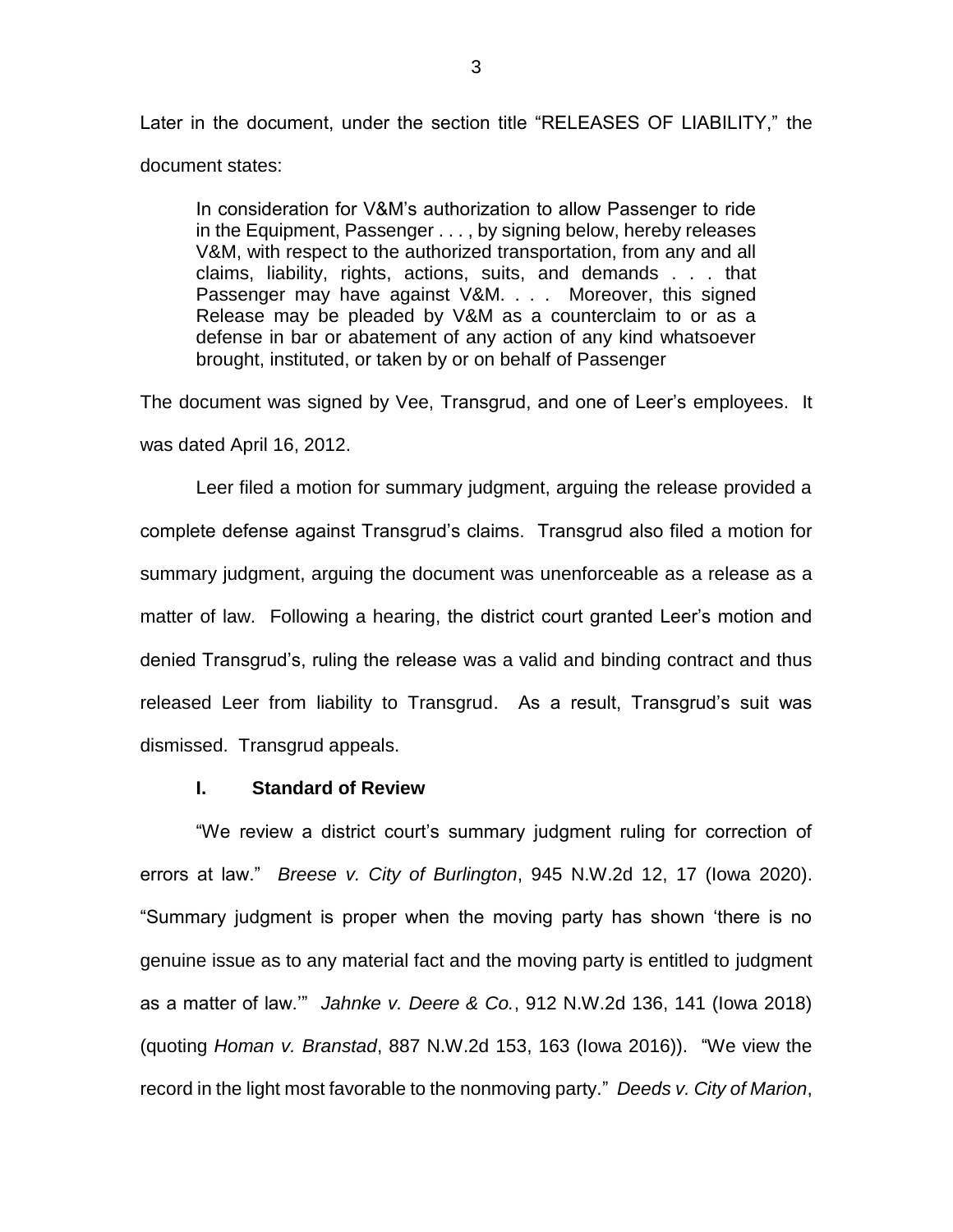914 N.W.2d 330, 339 (Iowa 2018). "Summary judgment is properly granted where the only controversy is the legal effect of the undisputed facts." *Fitzgerald v. Salsbury Chem., Inc.*, 613 N.W.2d 275, 280 (Iowa 2000). "When the facts are not in dispute, we will simply decide whether the district court correctly applied the law to the undisputed facts before us." *Id.*

#### **II. Scope and Effect of the Release**

Transgrud challenges the district court's grant of summary judgment to Leer based on the release and also challenges the district court's denial of summary judgment to Transgrud on Transgrud's request to strike the release defense as a matter of law. Although framed in the briefs as two separate issues, it is one issue: the scope and effectiveness of the release. If the document was an effective release that covered Transgrud's claims, Leer was entitled to summary judgment and Transgrud's motion for summary judgment necessarily fails. On the other hand, if the document was not an effective release that covered Transgrud's claims, Transgrud was entitled to summary judgment and Leer's motion for summary judgment necessarily fails. If there are factual disputes as to whether the release covered Transgrud's claims, then neither party was entitled to summary judgment. We address this issue in this light.

Releases from liability such as the release at issue in this case are considered contracts and are governed by principles of contract law. *Huber v. Hovey*, 501 N.W.23d 53, 55 (Iowa 1993). "Construing a contract—determining its legal effect—is a matter of law to be resolved by the court." *Id*. at 56. "The cardinal rule of contract interpretation is to determine what the intent of the parties was at the time they entered into the contract." *Pillsbury Co. v. Wells Dairy, Inc.*, 752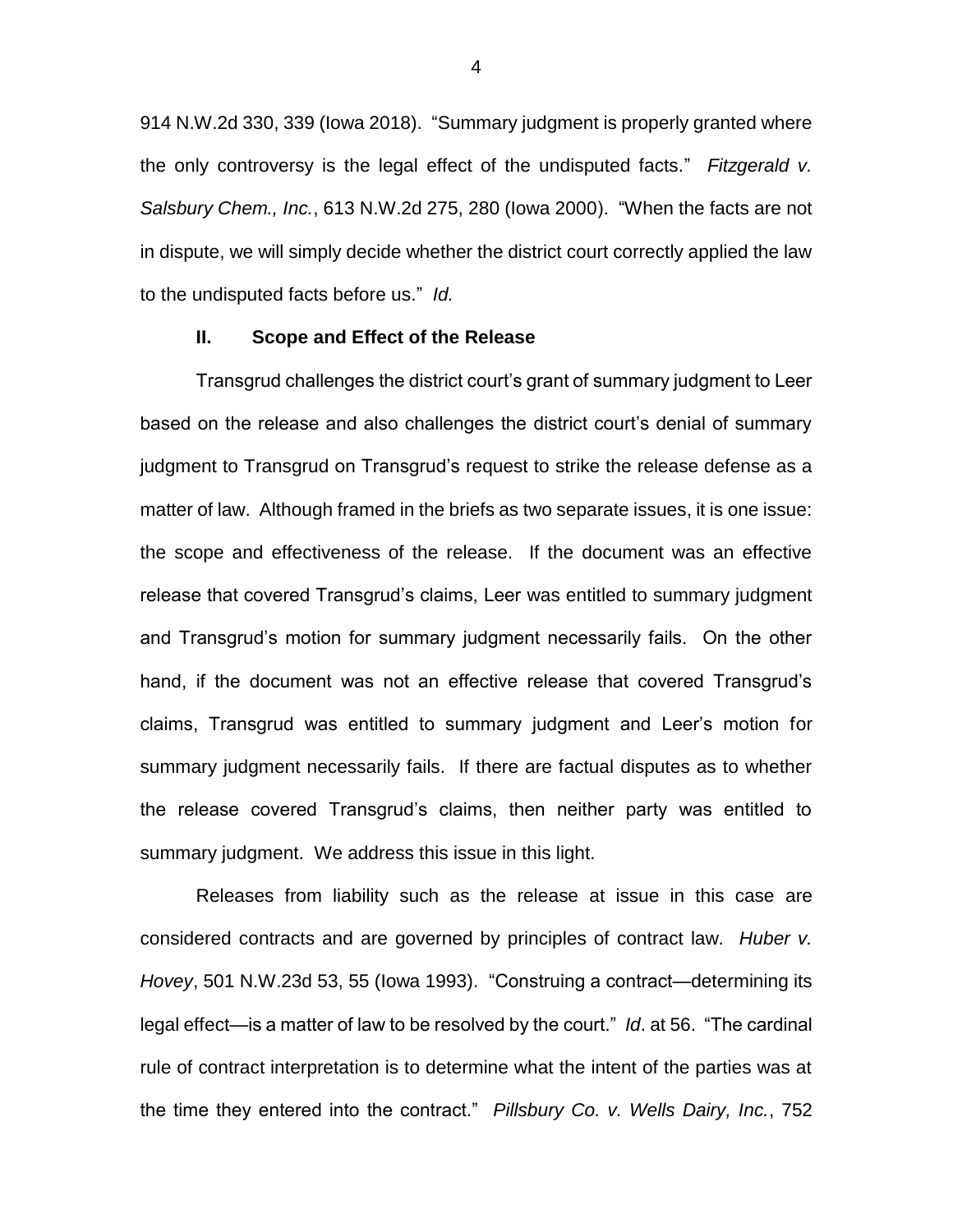N.W.2d 430, 436 (Iowa 2008). "The most important evidence of the parties' intentions at the time of contracting is the words of the contract." *Peak v. Adams*, 799 N.W.2d 535, 544 (Iowa 2011). Except in cases of ambiguity, the intent of the parties is determined by what the contract itself says. Iowa R. App. P. 6.904(3)(n); *Huber*, 501 N.W.2d at 56.

With these principles in mind, we consider the specific arguments Transgrud raises to challenge the validity of the release.

#### **A. Lapse in Employment**

As noted, Transgrud signed the release in April 2012. One year later, Vee ended his working relationship with V&M Farms to work for a different company. Two months after quitting, Vee returned to V&M Farms and resumed his old position. Transgrud argues this gap in Vee's time working for V&M Farms negated the release.

According to Transgrud, Vee was an employee of V&M Farms and termination of his employment with V&M Farms terminated the release as well. Transgrud asserts that ending an employment relationship severs all agreements between an employer and an employee. In support of this legal conclusion, Transgrud cites *Bradshaw v. Cedar Rapids Airport Commission*, 903 N.W.2d 355 (Iowa Ct. App. 2017), a case cited by the district court for the same conclusion. As a preliminary matter, we are not convinced that *Bradshaw* should be read as broadly as claimed by Transgrud and the district court. However, we need not quibble over the strength of the asserted legal conclusion, because, even if we were to accept the conclusion, it has no bearing on the outcome. As the district court noted in its ruling on the cross-motions for summary judgment, the provision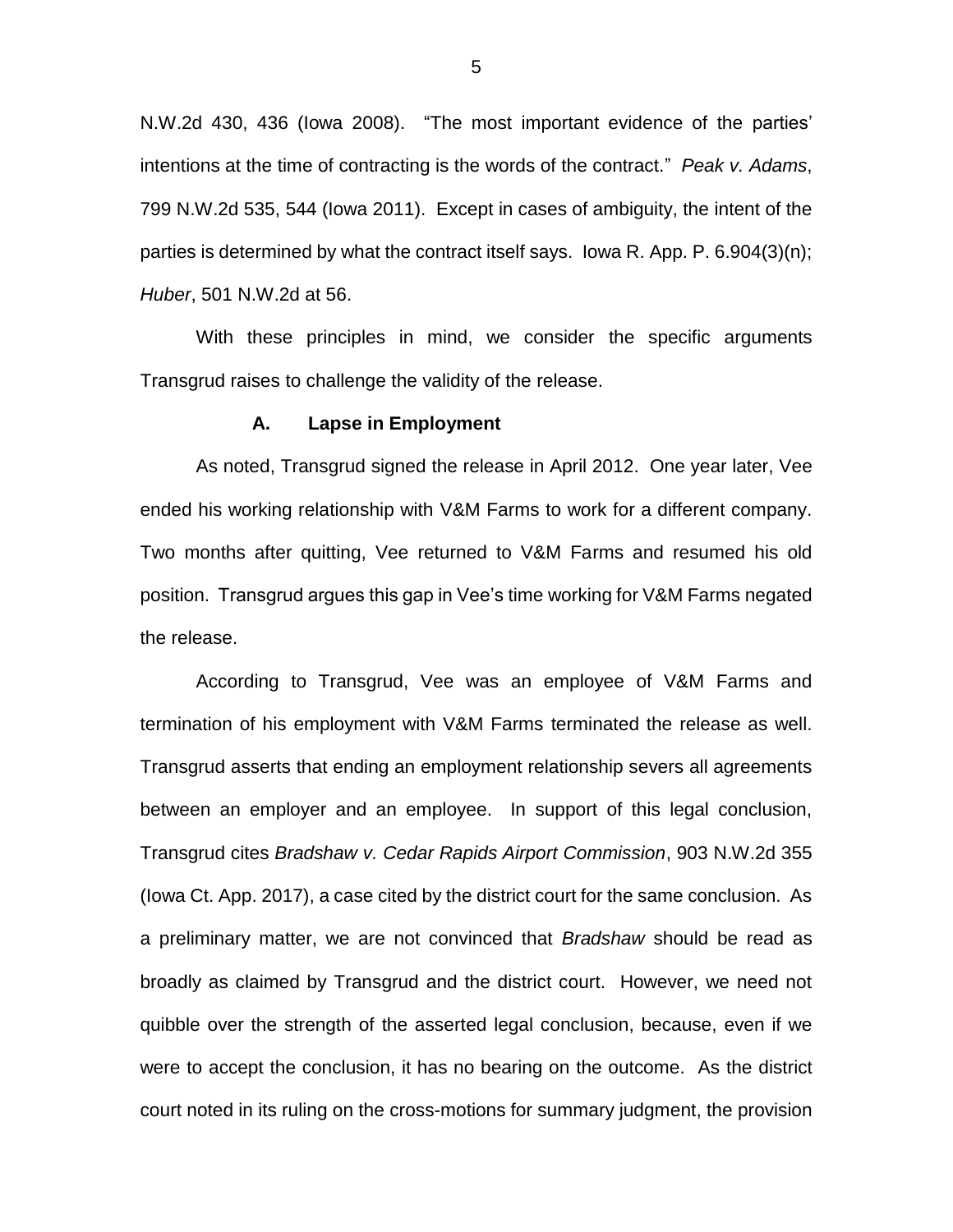of the release at issue reflects an agreement between Transgrud and Leer, not between Vee and Leer. Therefore, even if Vee's brief termination of employment severed the terms of the release pertaining to Vee, it did not sever the terms of the contract between Transgrud and Leer. By signing the release, Transgrud agreed "that V&M w[ould] not pay any amount of any accident, injury, loss, or damage arising out of or related to" her riding in Unit #388 and she released "any and all claims, liability, rights, actions, suits, and demands" against Leer. The release does not contain a termination or expiration date or in any way condition Transgrud's release of Leer on continuity of Vee's employment. Because Vee's employment status with V&M Farms is irrelevant to the release's effectiveness as to Transgrud's claims, Vee's brief departure from V&M Farms did not invalidate the release.

## **B. Public Policy**

Transgrud argues the release is unenforceable as a matter of law because it is against public policy. Transgrud claims it violates public policy because it "curtails state and federal law" by allegedly circumventing federal regulations requiring vehicle owners to carry liability insurance and Iowa state law making vehicle owners vicariously liable for damage caused by negligent operation of their vehicles. *See* 49 C.F.R. 387.303(b)(2) (2016); Iowa Code § 321.493 (2016).

We start by noting Transgrud's claims in her amended petition are not based on any claimed failure of Leer to carry liability insurance. The issue at hand is whether Transgrud released her claims for negligence, not whether Leer failed to carry insurance. Resolution of the relevant issue is not affected by whether Leer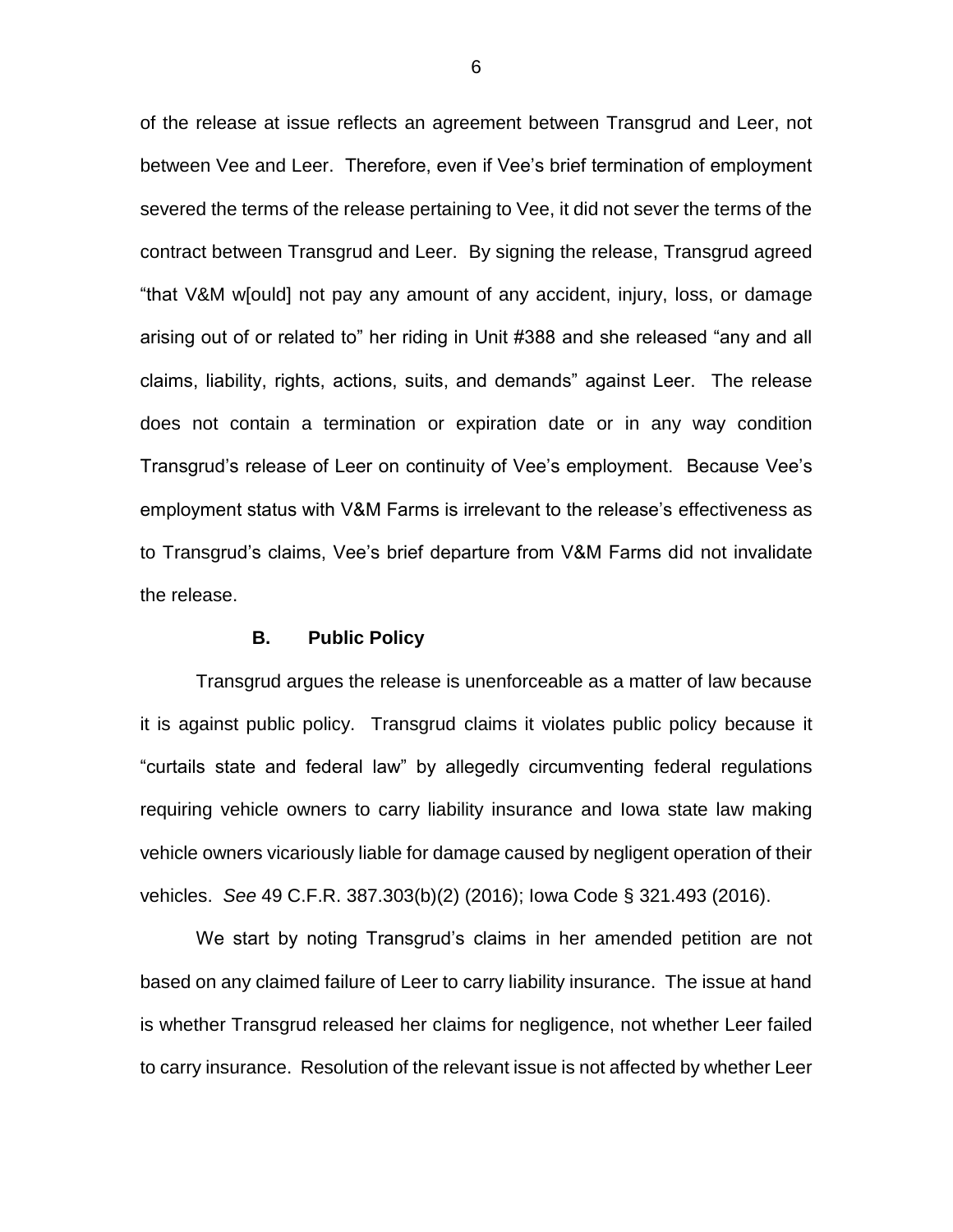did or did not carry insurance or did or did not comply with federal or state law regarding insurance coverage. In that sense, the issue of insurance is irrelevant.

Regarding the issue of whether the release violates public policy, our supreme court has "repeatedly held that contracts exempting a party from its own negligence are enforceable, and are not contrary to public policy." *Huber*, 501 N.W.2d at 55. Further, we will not "curtail the liberty to contract by enabling parties to escape their valid contractual obligation on the ground of public policy unless the preservation of the general public welfare imperatively so demands." *Baker v. Stewarts' Inc.*, 433 N.W.2d 706, 707 (Iowa 1988) (quoting *Tschirigi v. Merchants Nat'l Bank of Cedar Rapids*, 113 N.W.2d 226, 231 (Iowa 1962))). We do not believe a party's desire to accompany the party's spouse while the spouse works is of such great public importance as to justify an exception to the general rule.

## **C. Release Not Binding Because Leer Was Not a Party**

Transgrud next argues the release is unenforceable as a matter of law because Leer did not personally sign it and Leer's employee who did sign it did not have the authority to bind Leer personally because there "is no corporate authority or structure wherein Leer has granted to his employees the ability to execute binding contracts in his name." For a number of reasons, however, this argument is unpersuasive. First, the release does not require Leer's signature to be binding. The effect of a missing signature has been addressed by our supreme court as follows:

In the absence of a statute requiring a signature, such as the statute of frauds, or an agreement that the contract shall not be binding until it is signed signatures of both parties are not essential for establishment of a binding contract if manifestation of mutual expressions of assent is otherwise shown. Even when neither party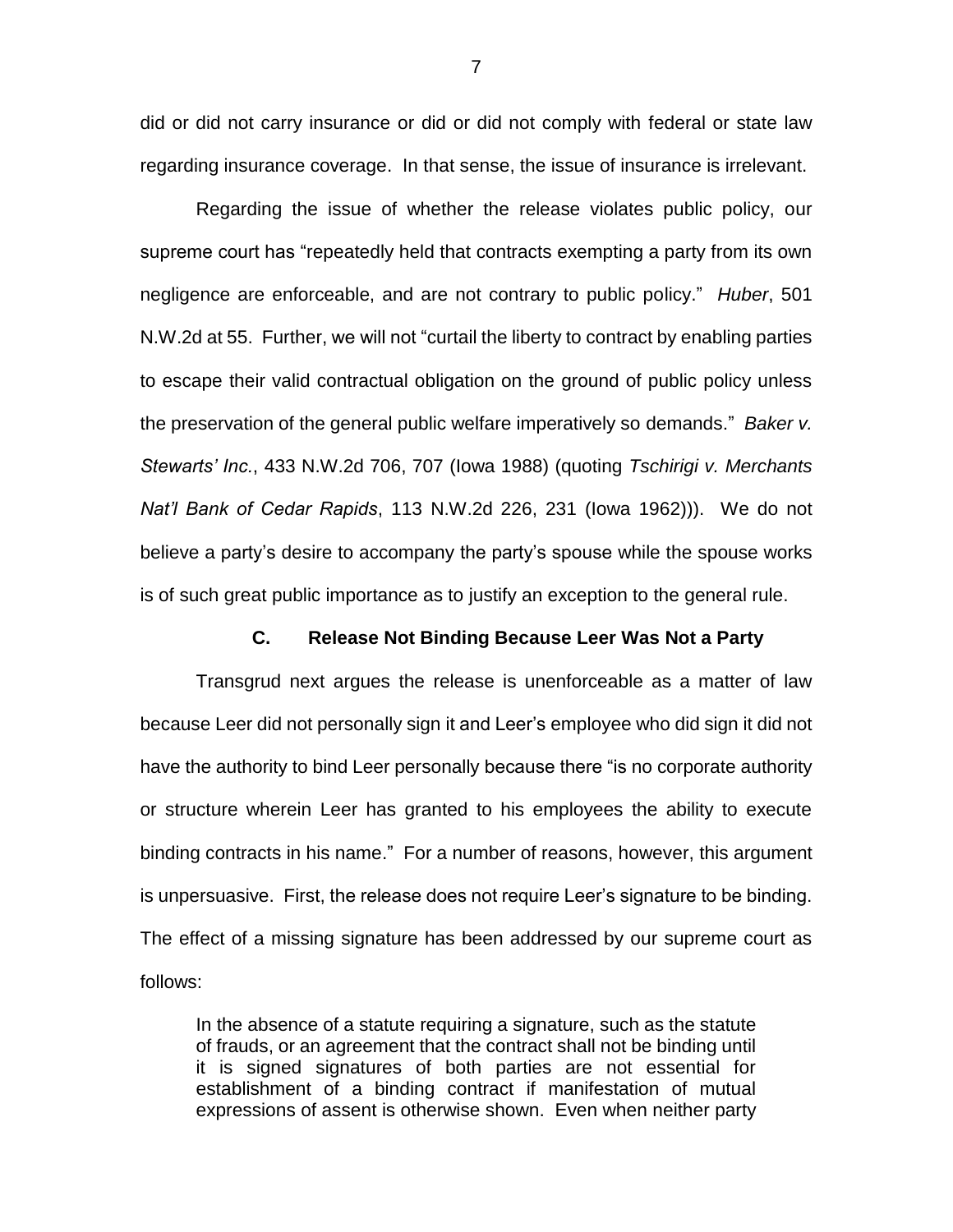has signed a contract it still may be binding if there has been mutual assent.

*Serv. Employees Int'l, Local No. 55 v. Cedar Rapids Cmty. Sch. Dist.*, 222 N.W.2d 403, 407 (Iowa 1974). Here, there is no statute requiring a signature of Leer. Additionally, the release does not contain language making the release's effectiveness conditional on Leer or any of his agents' signatures. Instead, the release states it shall be binding on the passenger when the passenger signs, which she did. There is no genuine dispute that Leer manifested assent to the terms of the release, as Leer prepared the document, provided it to Transgrud, and complied with it by permitting Transgrud to ride with her husband.

Second, even if Leer's signature was required, Transgrud's signature was sufficient to create a contract once she began riding in Unit #388. *See Whitters & Sons, Inc. v. Karr*, 180 N.W.2d 444, 446 (Iowa 1970) ("Where a written agreement signed by one party is accepted and adopted by the other, and acted upon, it becomes their contract in the same sense as though both parties had signed." (quoting *McDermott v. Mahoney*, 115 N.W. 32, 35 (Iowa 1908))).

In short, Leer was a party to the release based on the circumstances and actions surrounding the preparation and execution of it.

#### **D. Unconscionability**

Transgrud further argues the release is unenforceable as a matter of law because it is both procedurally and substantively unconscionable. The district court determined the release was a contract of adhesion but nevertheless determined it was not unconscionable.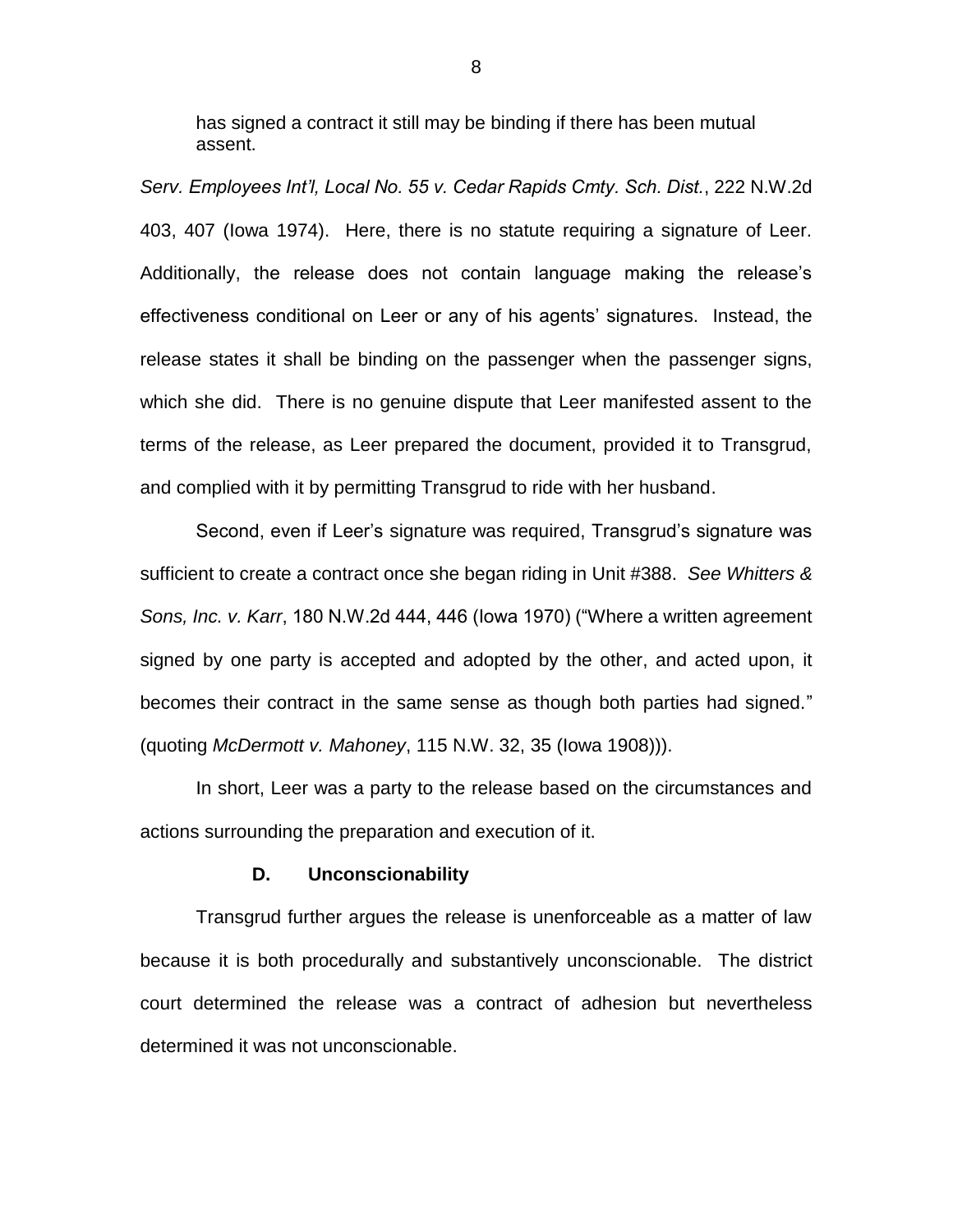On our review, we are not as confident as Transgrud and the district court that the release is a contract of adhesion. It is debatable. However, we need not and do not decide this issue, because, even if we assume for discussion purposes that the release is a contract of adhesion, Transgrud's claim that the release is unconscionable is not persuasive.

Assuming without deciding that the release is a contract of adhesion, it needs to be "carefully scrutinized by the courts for the purpose of avoiding enforcement of 'unconscionable' clauses." *Gen. Conf. of Evangelical Methodist Church v. Faith Evangelical Methodist Church*, 809 N.W.2d 117, 123 (Iowa Ct. App. 2011) (quoting *Hofmeyer v. Iowa Dist. Ct.*, 640 N.W.2d 225, 230 (Iowa 2001) (alteration in original)). However, a contract of adhesion is not necessarily unconscionable. *Home Fed. Sav. & Loan Ass'n of Algona v. Campney*, 357 N.W.2d 613, 619 (Iowa 1984). The adhesion determination does not replace the unconscionability determination but "merely alerts the court that the situation is one in which such a finding may be justified." *Id.*

"A contract is unconscionable where no person in his or her right senses would make it on the one hand, and no honest and fair person would accept it on the other hand." *C & J Vantage Leasing Co. v. Wolfe*, 795 N.W.2d 65, 80 (Iowa 2011). The doctrine encompasses both procedural and substantive aspects:

This doctrine encompasses both procedural abuses arising from the contract's formation and substantive abuses related to the contract's terms. Procedural unconscionability involves an advantaged party's exploitation of a disadvantaged party's lack of understanding, unequal bargaining power between the parties, as well as the use of fine print and convoluted language. Substantive unconscionability involves whether or not the substantive terms of the agreement are so harsh or oppressive that no person in his or her right senses would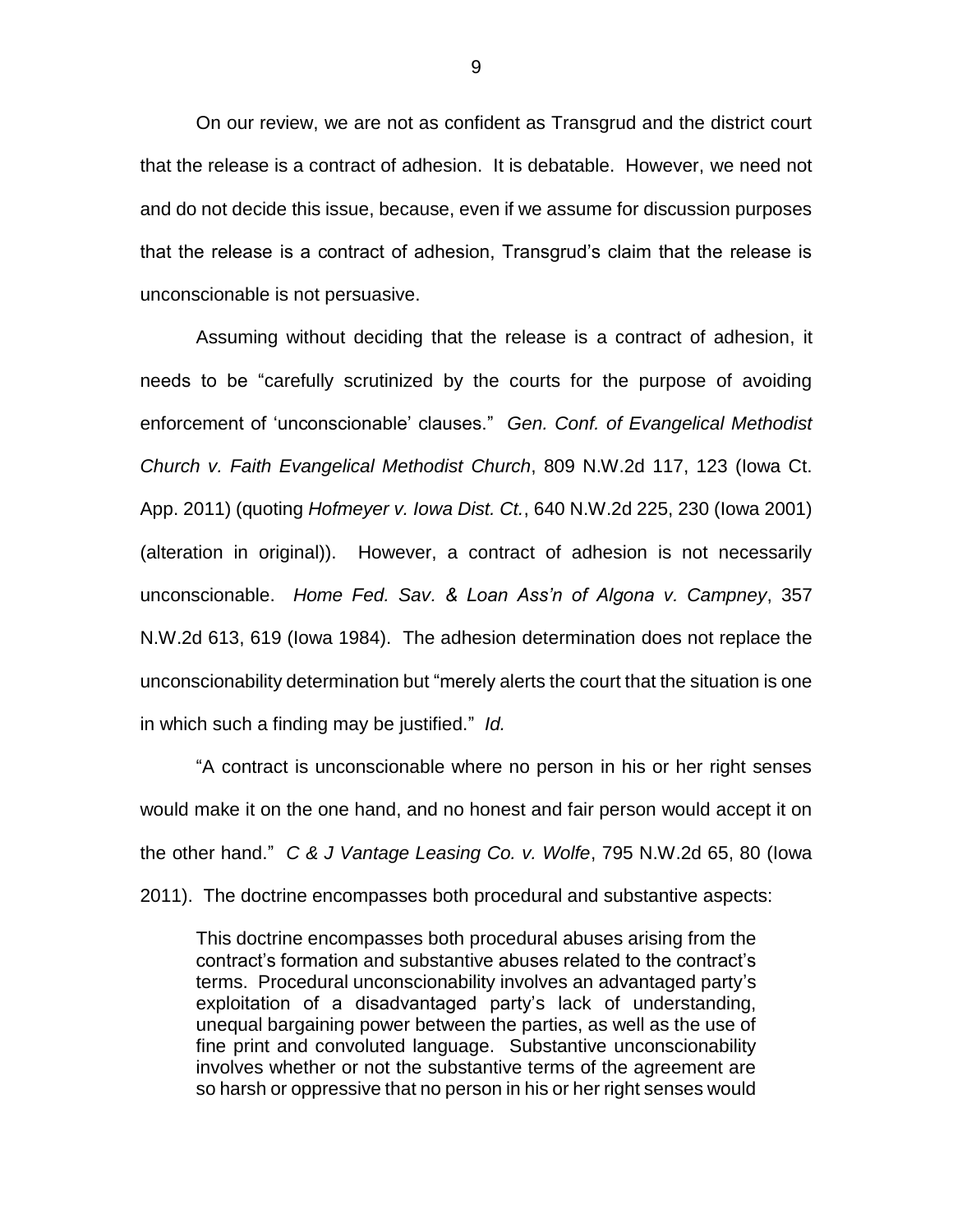make it. Finally, whether an agreement is unconscionable must be determined at the time it was entered.

*Id.* at 81 (citations omitted). In assessing whether the release is unconscionable, we consider several factors, including "assent, unfair surprise, notice, disparity of bargaining power, and substantive unfairness." *C & J Fertilizer, Inc. v. Allied Mut. Ins. Co.*, 227 N.W.2d 169, 181 (Iowa 1975). Finally, we are mindful that "the doctrine of unconscionability does not exist to rescue parties from bad bargains." *C & J Vantage Leasing Co.*, 795 N.W.2d at 80.

Procedurally, we see no exploitation by Leer in obtaining Transgrud's agreement to the terms of the lease. The release does not include fine print or convoluted language and is confined to approximately one-half of a page. While the record shows Transgrud did not read the release before signing it, our supreme court has previously held that there is no unfair surprise where, as here, Transgrud had the opportunity to read the proposed contract before signing. *See Home Fed. Sav. & Loan Ass'n of Algona*, 357 N.W.2d at 619 (finding no unfair surprise where the party asserting unconscionability had the opportunity to read the contract but chose not to). Furthermore, the release at issue was at least the third such release Transgrud signed within a period exceeding six months, so there had been ample opportunity for Transgrud to familiarize herself with its terms. Finally, while the release may have been presented in a "take-it-or-leave-it" fashion, there is no indication that Leer had a dominant bargaining position or that Transgrud was pressured into signing the release. Even if Leer had dominant bargaining power, Leer was not gaining anything of discernible value by permitting Transgrud to ride in Leer's truck.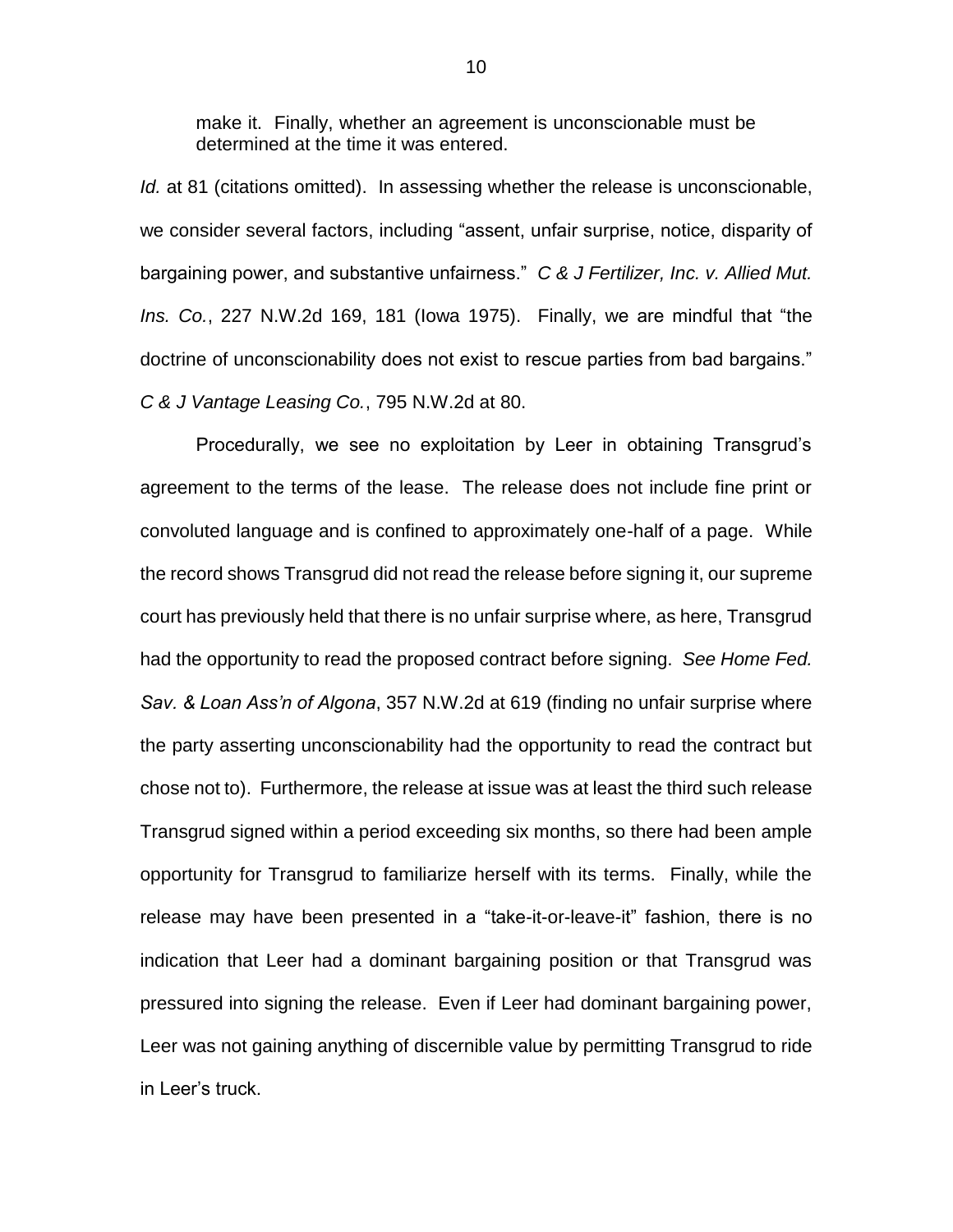Substantively, there are no harsh or oppressive terms in the release. Transgrud was under no obligation to ride along with Vee as he drove Unit #388, and Leer was under no obligation to allow her to do so. In granting Transgrud's request to ride along, there was nothing harsh or oppressive about Leer obtaining a release of future liability in return. The terms agreed to by Transgrud in return for authorization were not "so oppressive that no person in his or her right senses would [agree to them]." *C & J Vantage Leasing Co.*, 795 N.W.2d at 81.

#### **E. Employee Handbook**

Transgrud argues the district court erred in finding the employee handbook provided to Vee by Leer had no bearing on the release. Transgrud claims the employee handbook was relevant because, while she was not Leer's employee, the handbook constituted a binding contract between Leer and Vee, which did not permit Leer's other employees to enter into contracts on his behalf.

We conclude the district court properly determined the employee handbook has no bearing on the validity of the release. There is no dispute Transgrud was not Leer's employee. Neither the record nor the release itself suggest the employee handbook is incorporated into the release, and Transgrud expressly affirmed that she was not an employee of V&M Farms by signing the release. Similarly, Transgrud's efforts to characterize the release as a waiver of some or all of the provisions of the employee handbook fail because, by the handbook's terms, waivers permitted by it "appl[y] only to the employee for whom the waiver was granted."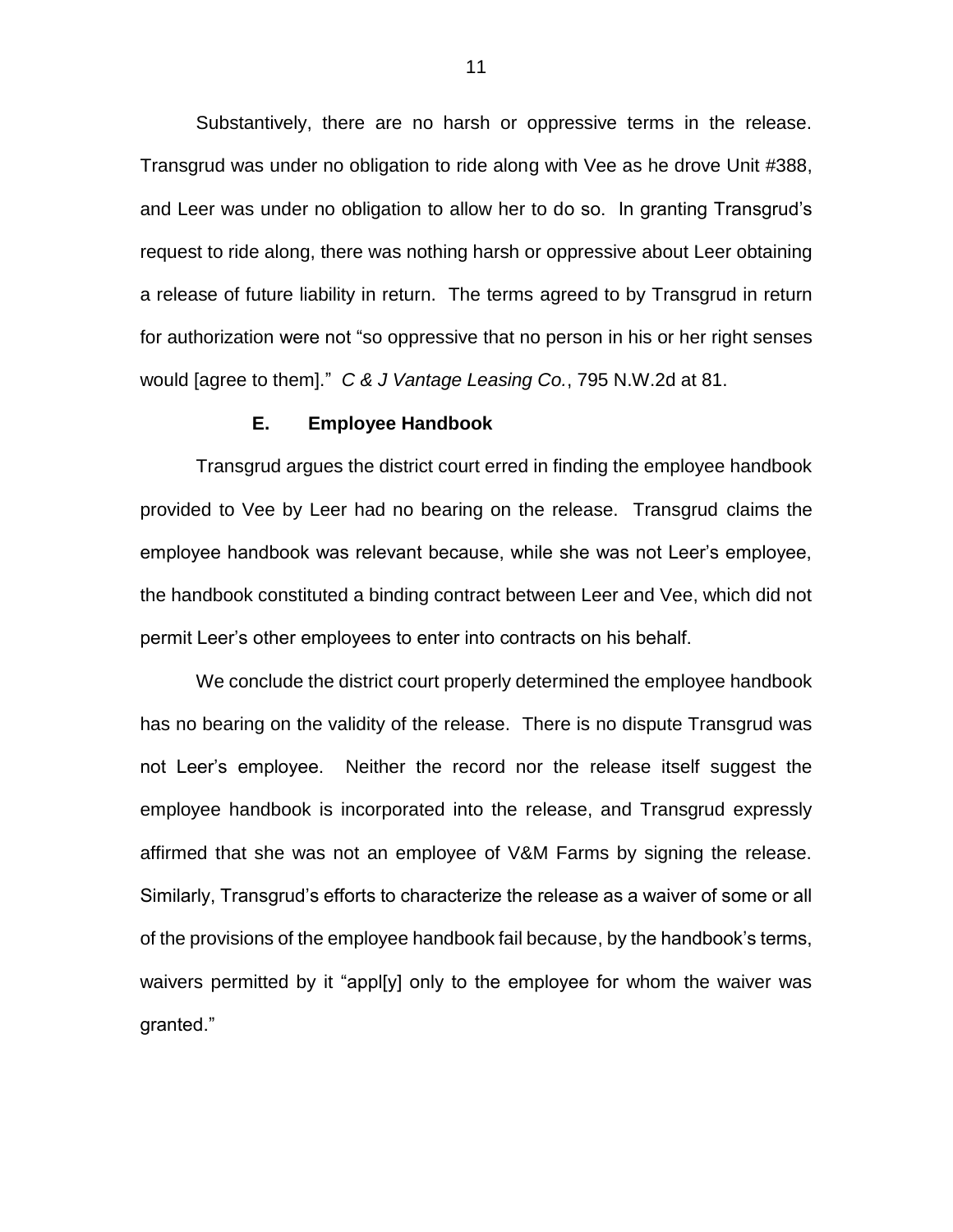# **F. Ambiguity**

Transgrud argues the district court erred by ruling the release was unambiguous. Transgrud maintains the release is ambiguous as to its duration, the party released, and the types of liability released.

Regarding the release's duration, we conclude the release is unambiguous. The release does not contain any language limiting its duration. It did not need one, and Transgrud cites no authority suggesting it did. By its terms, Leer granted permission to Transgrud and Transgrud released Leer from liability any time Transgrud chose to ride in Unit #388.

Regarding the party released, Transgrud essentially concedes that, if the release is otherwise enforceable, it applies to Leer even though Leer is not named in it.<sup>2</sup> We agree with the district court that Leer's use of an unrecorded trade name (i.e., V&M Farms) does not invalidate the release. *See Thune v. Hoka Cheese Co.*, 149 N.W.2d 176, 178 (Iowa 1967) ("Iowa has long recognized that a person may sue or be sued under a trade name."); *Ambro Advert. Agency v. Speed-Way Mfg. Co.*, 233 N.W. 499, 501 (Iowa 1930) (holding a contract is enforceable by a party where the party has failed to record the trade name the contract was signed under).

Transgrud's final claim of ambiguity centers on whether the release applied to her cause of action. In general, exculpatory contract terms such as the one at issue here must contain "clear and unequivocal language that would notify a casual

 $\overline{a}$ 

 $2$  We reach this conclusion of concession by Transgrud based on the statement in her brief, "Transgrud in large part does not dispute the finding of the District Court and its well-reasoned analysis in regard to trade names and the enforcement of contracts for trade names."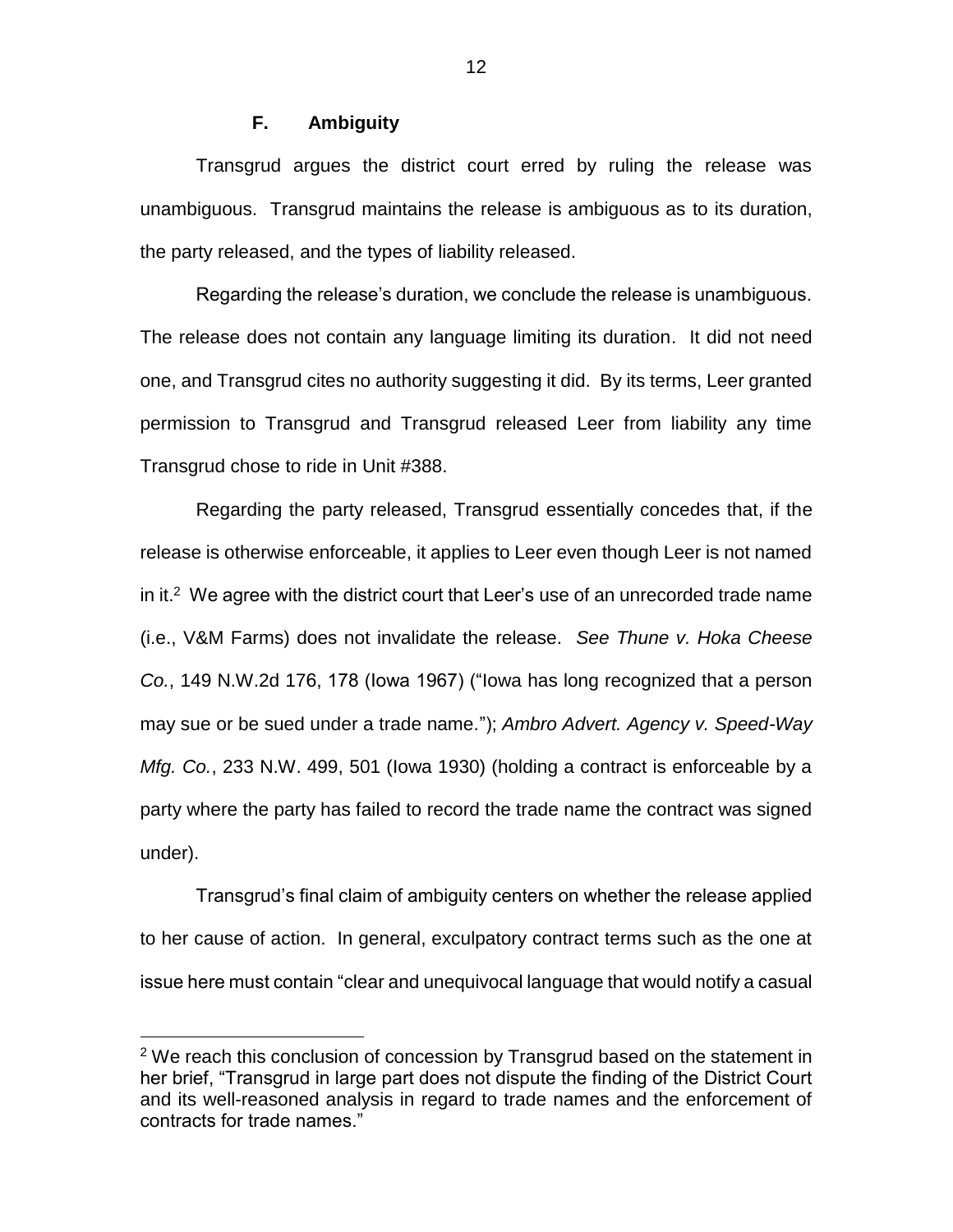reader that by signing the document, a [signer] would be waiving all claims relating to future acts or omissions of negligence." *Sweeney v. City of Bettendorf*, 762 N.W.2d 873, 878–79 (Iowa 2009). But the contract at issue does not need to use the word "negligence." *Id.* at 879–80.

Transgrud relies heavily on *Sweeney*. In *Sweeney*, the document at issue was a permission slip signed by a parent allowing the parent's child to participate in a field trip sponsored by the city's parks and recreation department to attend a baseball game. *Id*. at 875. The child was injured by a flying bat, and a lawsuit against the city followed. *Id*. The city asserted the permission slip constituted a release. *Id*. Our supreme court held that language in the permission slip did not constitute an enforceable anticipatory release of claims against the city for its negligent acts or omissions in connection with the field trip. *Id*. at 880.

We find *Sweeney* distinguishable. In reaching its decision in *Sweeney*, the supreme court compared *Baker v. Stewarts' Inc.*, 433 N.W.2d 706 (lowa 1988),<sup>3</sup> with *Huber v. Hovey*, 501 N.W.2d 53, 56 (Iowa 1993).<sup>4</sup> *Sweeney*, 762 N.W.2d at

 $\overline{a}$ <sup>3</sup> *Baker* involved a plaintiff claiming hair straightening products applied to her scalp at a cosmetology school caused subsequent baldness. 433 N.W.2d at 707. The document at issue stated, "I will not hold the Stewart School, its management, owners, agents, or students liable for any damage or injury, should any result from this service." *Id*. The supreme court held this document did not constitute an anticipatory release of future claims based upon negligence of the staff at the school because a release of such claims would not be apparent to a casual reader, as the intention to release the school was not "clearly and unequivocally expressed." *Id*. at 709.

<sup>4</sup> *Huber* involved injuries to a spectator at an auto race, who brought suit to recover damages for his injuries. *Huber*, 501 N.W.2d at 54. The injured spectator had signed a document that emphasized it was a "covenant not to sue" and "releases" various parties "from all liability . . . for any and all loss or damage, and any claim ... on account of injury ... whether caused by the negligence of the releasees or otherwise." *Id*. The supreme court enforced the release, noting the document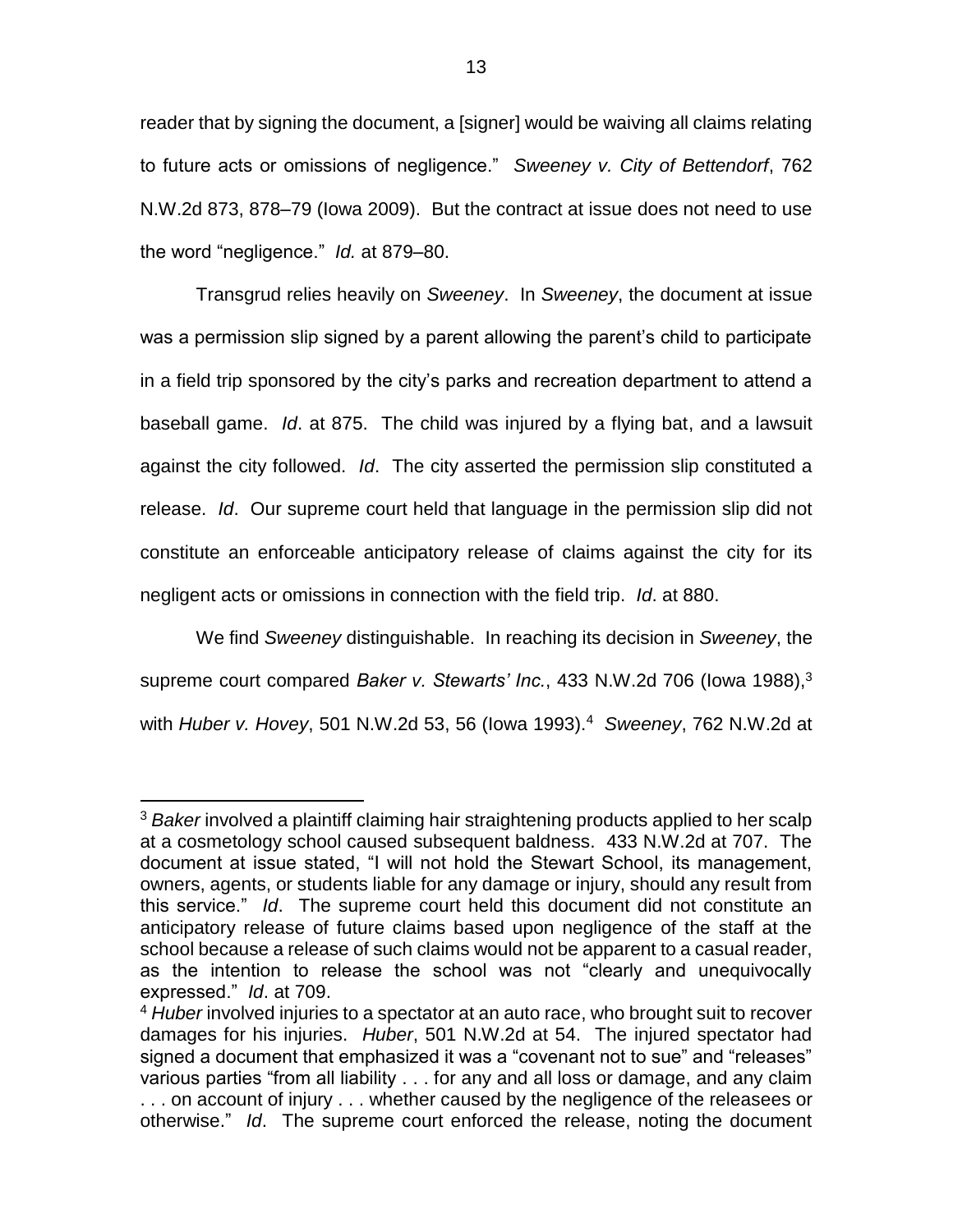878. Finding the permission slip signed by the parent much closer to the unenforceable document in *Baker* than the enforceable document in *Huber*, the supreme court found the permission slip unenforceable as a release. *Id*. at 878– 79. The court noted the permission slip referred only to "accidents" and contained no clear and unequivocal language that would notify a casual reader that it waived potential claims for the city's negligence. *Id*.

Unlike the purported release in *Sweeney*, which was labeled "Permission Slip," the document at issue here was titled "PASSENGER AUTHORIZATION AND RELEASES OF LIABILITY." It is also stated that Leer "will not pay any amount of any accident, injury, loss or damage arising out of or related to Passenger's riding in the equipment." Later in the relatively short document, there is a section labeled with the heading "RELEASES OF LIABILITY." In that section, the document states Transgrud "releases" Leer "from any and all claims, liability, rights, actions, suit, and demands." These provisions, including multiple titles in all capital letters highlighting the document as a release, are clear and unequivocal and would be apparent to a casual reader, unlike the documents in *Baker* and *Sweeney*. Therefore, we find Transgrud's reliance on *Baker* or *Sweeney* unpersuasive.

In addition to concluding the document in this case is akin to the enforceable release in *Huber*, we also conclude this case is similar to our court's decision in *Cupps v. S & J Tube, Inc.*, No. 17-1922, 2019 WL 156583 (Iowa Ct. App. Jan. 9, 2019). In that case, we considered the phrase "any claim for damage" as used in

 $\overline{a}$ 

specifically covered personal injuries, including injuries caused by the negligence of the released parties. *Id*. at 56.